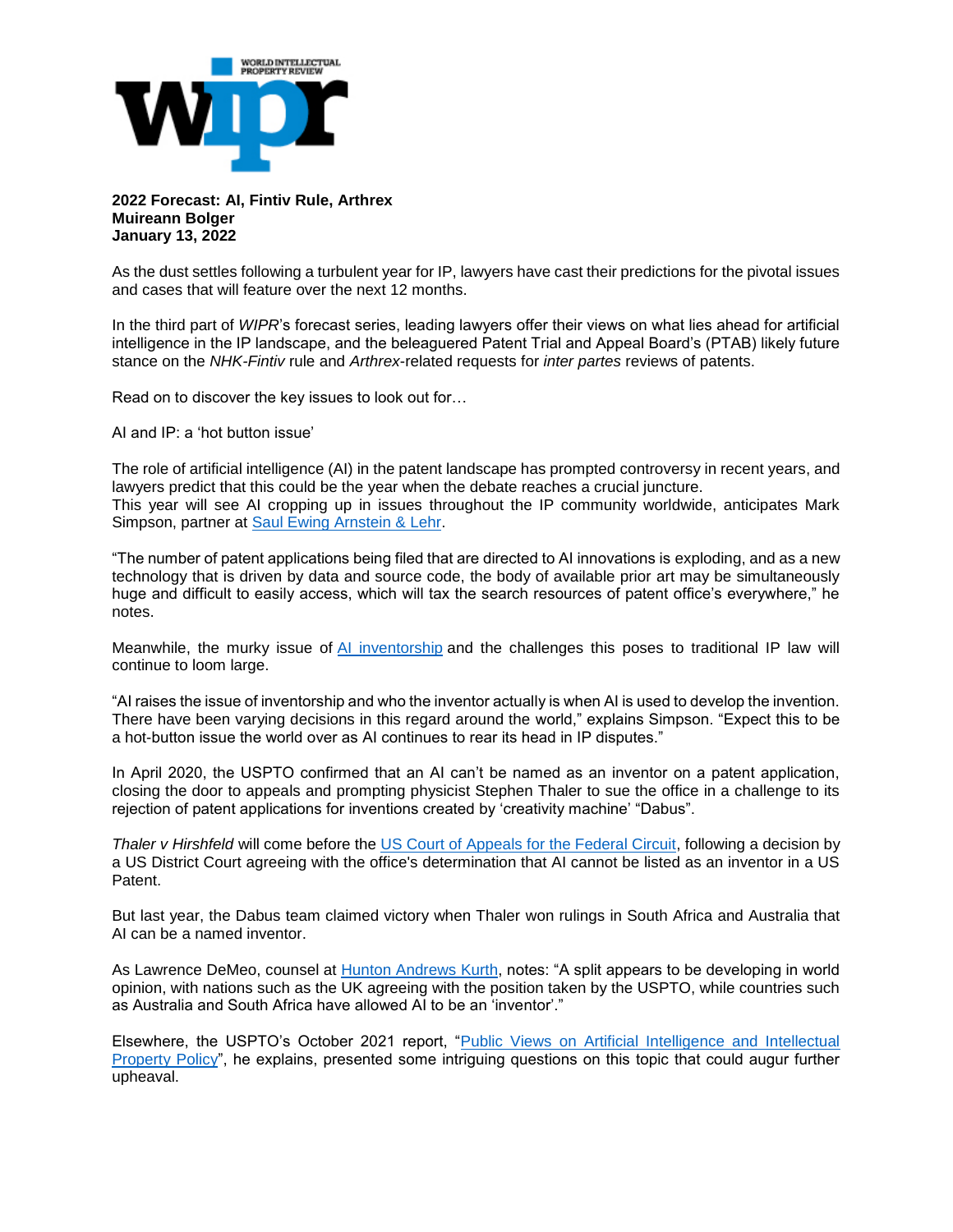"While survey commenters generally agreed that existing US IP laws could handle the evolution of AI, there was some openness to the possibility of new classes of IP rights to ensure a more robust IP system," he explains. "This year, it will be interesting to see whether the consensus regarding the adequacy of our IP laws holds steady as AI technology develops."

He predicts that the IP community will be kept on tenterhooks to see whether the year finally delivers a global consensus on the issue.

EIP partner David Brinck anticipates that the UK could play a critical role in this global debate, pointing to the pending results of the UK Intellectual Property Office consultations on "Artificial Intelligence and IP: copyright and patents" and "Standard Essential Patents and Innovation: Call for Views".

"While these consultations are predominantly concerned with what is right for the UK and UK industry, they will be closely monitored in other countries and indeed, the UK may play a leading role in developing law regarding matters such as how to deal with AI inventors and possible frameworks for handling standardessential patents better," he says.

PTAB's stance on *Fintiv* rule, *Arthrex*

In recent years, the [US Patent Trial and Appeal Board](https://nam12.safelinks.protection.outlook.com/?url=https%3A%2F%2Fwww.uspto.gov%2Fpatents%2Fptab&data=04%7C01%7Cnmatich%40McKoolSmith.com%7C5fbd5b93582a4534162808d9da9655fa%7Ca106bb62384d4c2293e4f660180b558c%7C0%7C0%7C637781163161146601%7CUnknown%7CTWFpbGZsb3d8eyJWIjoiMC4wLjAwMDAiLCJQIjoiV2luMzIiLCJBTiI6Ik1haWwiLCJXVCI6Mn0%3D%7C1000&sdata=rnsZUuEIe70f18Um3ZpZcEOgiQWZgyQfVLiPB1mqxts%3D&reserved=0) has survived [challenges to its legitimacy,](https://nam12.safelinks.protection.outlook.com/?url=https%3A%2F%2Fwww.worldipreview.com%2Farticle%2Fthe-ptab-s-post-arthrex-future&data=04%7C01%7Cnmatich%40McKoolSmith.com%7C5fbd5b93582a4534162808d9da9655fa%7Ca106bb62384d4c2293e4f660180b558c%7C0%7C0%7C637781163161146601%7CUnknown%7CTWFpbGZsb3d8eyJWIjoiMC4wLjAwMDAiLCJQIjoiV2luMzIiLCJBTiI6Ik1haWwiLCJXVCI6Mn0%3D%7C1000&sdata=Ifapy1tp8OrNsMwZy0h%2FfFVDYNcN9S2wuy34Ssx8q0c%3D&reserved=0) weathering the storm posed by *US v Arthrex* alongside increasing opposition to its widespread application of the controversial *NHK-Fintiv* rule.

But these core issues continue to cast a shadow.

The *NHK- Fintiv* rule has [drawn opposition](https://nam12.safelinks.protection.outlook.com/?url=https%3A%2F%2Fwww.worldipreview.com%2Farticle%2Fnhk-fintiv-reaching-the-tipping-point&data=04%7C01%7Cnmatich%40McKoolSmith.com%7C5fbd5b93582a4534162808d9da9655fa%7Ca106bb62384d4c2293e4f660180b558c%7C0%7C0%7C637781163161302835%7CUnknown%7CTWFpbGZsb3d8eyJWIjoiMC4wLjAwMDAiLCJQIjoiV2luMzIiLCJBTiI6Ik1haWwiLCJXVCI6Mn0%3D%7C1000&sdata=Bu%2FsNRV%2FMDO8Dw0jB25HPuM%2FBADDPjlzTitZxoYFphk%3D&reserved=0) from technology companies including generic drug makers, which argue that the rule [unfairly restricts the ability](https://nam12.safelinks.protection.outlook.com/?url=https%3A%2F%2Fwww.worldipreview.com%2Fnews%2Fnhk-fintiv-as-ptab-denials-mount-petitioners-seek-a-remedy-21171&data=04%7C01%7Cnmatich%40McKoolSmith.com%7C5fbd5b93582a4534162808d9da9655fa%7Ca106bb62384d4c2293e4f660180b558c%7C0%7C0%7C637781163161302835%7CUnknown%7CTWFpbGZsb3d8eyJWIjoiMC4wLjAwMDAiLCJQIjoiV2luMzIiLCJBTiI6Ik1haWwiLCJXVCI6Mn0%3D%7C1000&sdata=krvxOBSHOKyAKCs6kzhUoFa8MLxdMf6TTzpEvg0nr5w%3D&reserved=0) to seek *inter partes* reviews (IPRs) of patents under the [America Invents Act](https://nam12.safelinks.protection.outlook.com/?url=https%3A%2F%2Fen.wikipedia.org%2Fwiki%2FLeahy%25E2%2580%2593Smith_America_Invents_Act&data=04%7C01%7Cnmatich%40McKoolSmith.com%7C5fbd5b93582a4534162808d9da9655fa%7Ca106bb62384d4c2293e4f660180b558c%7C0%7C0%7C637781163161302835%7CUnknown%7CTWFpbGZsb3d8eyJWIjoiMC4wLjAwMDAiLCJQIjoiV2luMzIiLCJBTiI6Ik1haWwiLCJXVCI6Mn0%3D%7C1000&sdata=pY6fWL4smqkRg2jqK8FEPmWq4s7TvUbqnj3e1B1qTuU%3D&reserved=0) (AIA).

Established under former USPTO director Andrei Iancu, the rule derived from *NHK Spring v Intri-Plex* (2018) in which the PTAB held that the existence of a parallel district court lawsuit should preclude an IPR

In May 2020, *Apple v Fintiv* outlined six scenarios for PTAB to consider before instituting a review, including the trial date in the parallel case, whether the court has stalled its case for the PTAB review, and any overlap between the issues in both proceedings.

This prompted [Apple,](https://nam12.safelinks.protection.outlook.com/?url=https%3A%2F%2Fwww.apple.com%2Fuk%2F&data=04%7C01%7Cnmatich%40McKoolSmith.com%7C5fbd5b93582a4534162808d9da9655fa%7Ca106bb62384d4c2293e4f660180b558c%7C0%7C0%7C637781163161302835%7CUnknown%7CTWFpbGZsb3d8eyJWIjoiMC4wLjAwMDAiLCJQIjoiV2luMzIiLCJBTiI6Ik1haWwiLCJXVCI6Mn0%3D%7C1000&sdata=AeBwkbg2hNWFI31DsTvO9NLMrQCiONPEjdRvW4WNgMA%3D&reserved=0) [Google,](https://nam12.safelinks.protection.outlook.com/?url=https%3A%2F%2Fwww.google.co.uk%2F&data=04%7C01%7Cnmatich%40McKoolSmith.com%7C5fbd5b93582a4534162808d9da9655fa%7Ca106bb62384d4c2293e4f660180b558c%7C0%7C0%7C637781163161302835%7CUnknown%7CTWFpbGZsb3d8eyJWIjoiMC4wLjAwMDAiLCJQIjoiV2luMzIiLCJBTiI6Ik1haWwiLCJXVCI6Mn0%3D%7C1000&sdata=5%2BX%2F93XqRCSQaWgsxL9ME8AfpOMKFLeknQrha%2BzqXpQ%3D&reserved=0) [Cisco,](https://nam12.safelinks.protection.outlook.com/?url=https%3A%2F%2Fwww.cisco.com%2Fc%2Fen_uk%2Findex.html&data=04%7C01%7Cnmatich%40McKoolSmith.com%7C5fbd5b93582a4534162808d9da9655fa%7Ca106bb62384d4c2293e4f660180b558c%7C0%7C0%7C637781163161302835%7CUnknown%7CTWFpbGZsb3d8eyJWIjoiMC4wLjAwMDAiLCJQIjoiV2luMzIiLCJBTiI6Ik1haWwiLCJXVCI6Mn0%3D%7C1000&sdata=0LewzXmwQC4BXKcuqtLltWveJOjmq1mXFhMWSsCrsB8%3D&reserved=0) [Intel](https://nam12.safelinks.protection.outlook.com/?url=https%3A%2F%2Fwww.intel.co.uk%2Fcontent%2Fwww%2Fuk%2Fen%2Fhomepage.html&data=04%7C01%7Cnmatich%40McKoolSmith.com%7C5fbd5b93582a4534162808d9da9655fa%7Ca106bb62384d4c2293e4f660180b558c%7C0%7C0%7C637781163161302835%7CUnknown%7CTWFpbGZsb3d8eyJWIjoiMC4wLjAwMDAiLCJQIjoiV2luMzIiLCJBTiI6Ik1haWwiLCJXVCI6Mn0%3D%7C1000&sdata=Xr3Xyq6FZrZeUZntZhLa5Bseh4%2FAHZWK68KU8JSECQQ%3D&reserved=0) and [Edwards Lifesciences](https://nam12.safelinks.protection.outlook.com/?url=https%3A%2F%2Fwww.edwards.com%2Fgb&data=04%7C01%7Cnmatich%40McKoolSmith.com%7C5fbd5b93582a4534162808d9da9655fa%7Ca106bb62384d4c2293e4f660180b558c%7C0%7C0%7C637781163161302835%7CUnknown%7CTWFpbGZsb3d8eyJWIjoiMC4wLjAwMDAiLCJQIjoiV2luMzIiLCJBTiI6Ik1haWwiLCJXVCI6Mn0%3D%7C1000&sdata=VXIeXO9e0JRgOhAf3ODEXUh6Q%2FpyUQmr%2Fhl86pXMjdI%3D&reserved=0) to [file complaints](https://nam12.safelinks.protection.outlook.com/?url=https%3A%2F%2Fwww.worldipreview.com%2Fnews%2Ftech-giants-back-nhk-fintiv-challenge-21667&data=04%7C01%7Cnmatich%40McKoolSmith.com%7C5fbd5b93582a4534162808d9da9655fa%7Ca106bb62384d4c2293e4f660180b558c%7C0%7C0%7C637781163161302835%7CUnknown%7CTWFpbGZsb3d8eyJWIjoiMC4wLjAwMDAiLCJQIjoiV2luMzIiLCJBTiI6Ik1haWwiLCJXVCI6Mn0%3D%7C1000&sdata=klbn0MkqFf%2BOD9ftUREHFvukZGfSc6ZTy2RUOR6Muhs%3D&reserved=0) against the USPTO, after the PTAB declared its 2018 decision in *NHK* and its March 2020 decision in *Fintiv* to be precedential.

But Brent Babcock, chair of [Loeb & Loeb's](https://nam12.safelinks.protection.outlook.com/?url=https%3A%2F%2Fwww.loeb.com%2Fen&data=04%7C01%7Cnmatich%40McKoolSmith.com%7C5fbd5b93582a4534162808d9da9655fa%7Ca106bb62384d4c2293e4f660180b558c%7C0%7C0%7C637781163161302835%7CUnknown%7CTWFpbGZsb3d8eyJWIjoiMC4wLjAwMDAiLCJQIjoiV2luMzIiLCJBTiI6Ik1haWwiLCJXVCI6Mn0%3D%7C1000&sdata=c1CVqXdaepUwa5uacnaIliRWJBIMUEpp%2F%2FX2C5YyQAs%3D&reserved=0) PTAB Trials Practice Group, predicts a turning point in 2022, anticipating that the [influence](https://nam12.safelinks.protection.outlook.com/?url=https%3A%2F%2Fwww.worldipreview.com%2Fnews%2Fptab-almost-always-wrong-on-fintiv-trial-dates-research-reveals-21869&data=04%7C01%7Cnmatich%40McKoolSmith.com%7C5fbd5b93582a4534162808d9da9655fa%7Ca106bb62384d4c2293e4f660180b558c%7C0%7C0%7C637781163161302835%7CUnknown%7CTWFpbGZsb3d8eyJWIjoiMC4wLjAwMDAiLCJQIjoiV2luMzIiLCJBTiI6Ik1haWwiLCJXVCI6Mn0%3D%7C1000&sdata=4DiskB1Sc6rPIRAPyz%2Fuli%2F4pdYR2X0HILXsLumBHjs%3D&reserved=0) of the *Fintiv* rule could soon be on the wane.

PTAB filings will increase modestly from 2021, he explains, following the trend of increasing patent litigation prompting a rise in IPRs, adding that: "The institution rate of IPRs will level out at around 60%, a slight increase from 2021 as discretionary denials under *Fintiv* decrease slightly."

"While analysis will continue to provide administrative patent judges with considerable discretion to deny petitions based on co-pending litigation, it will place less emphasis on the scheduled trial date and more emphasis on the petitioner's alacrity in filing the petition," he reflects.

If confirmed following her nomination, Kathi Vidal's tenure could also exert a marked effect on discretionary denials, according to Babcock.

Under her leadership, the PTAB will "finally promulgate rules on discretionary denial considerations, such as *Fintiv*," he anticipates.